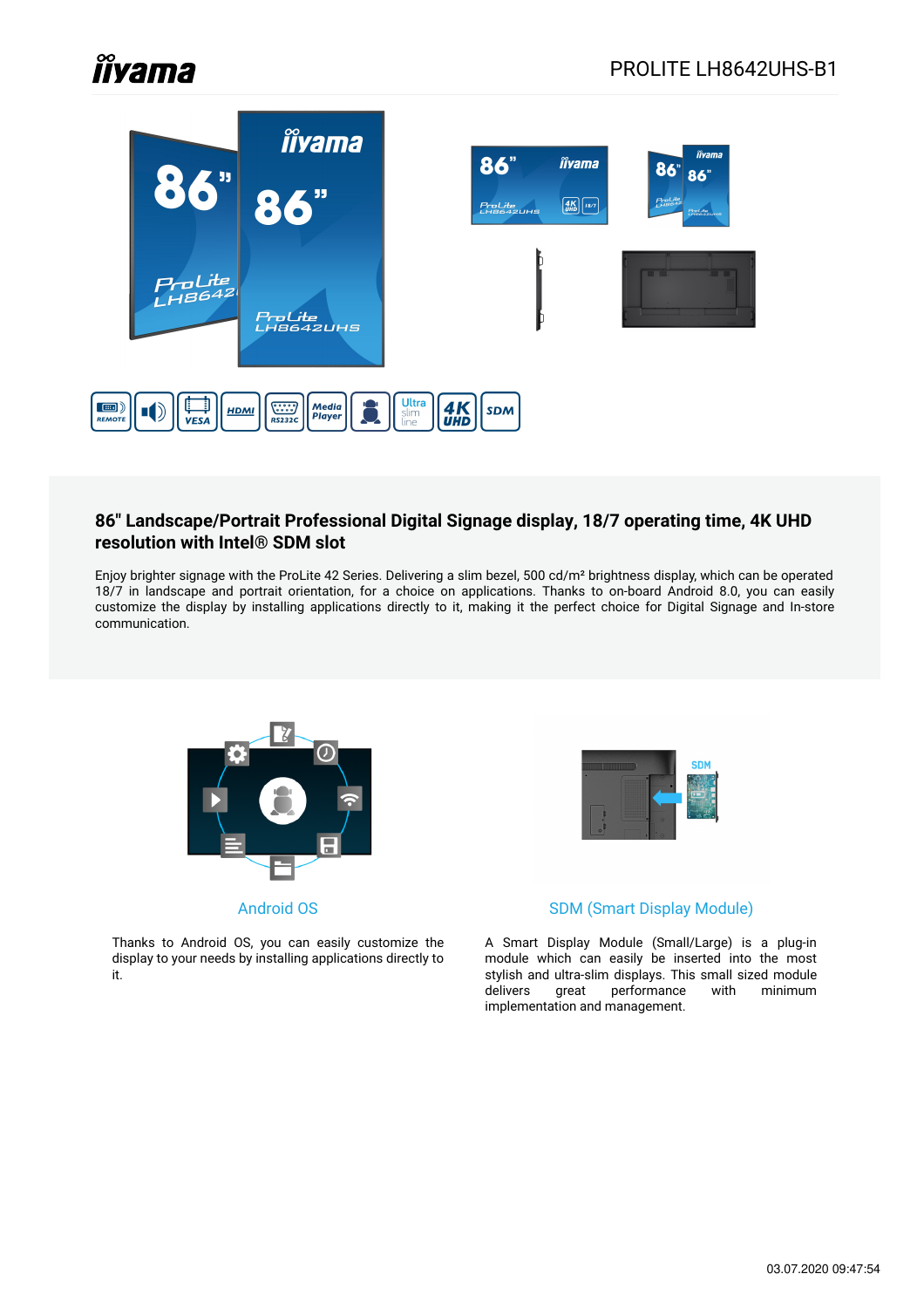#### 01 DISPLAY CHARACTERISTICS

| Design                           | Thin bezel                                                            |
|----------------------------------|-----------------------------------------------------------------------|
| Diagonal                         | 85.6", 217cm                                                          |
| Panel                            | IPS, matte finish, non-glare, haze 28%                                |
| Native resolution                | 3840 x 2160 @60Hz (8.3 MegaPixels 4K UHD)                             |
| Aspect ratio                     | 16:9                                                                  |
| <b>Brightness</b>                | 500 cd/m <sup>2</sup> typical                                         |
| Static contrast                  | 1200:1 typical                                                        |
| Response time (GTG)              | 8 <sub>ms</sub>                                                       |
|                                  |                                                                       |
| Viewing zone                     | horizontal/vertical: 178°/178°, right/left: 89°/89°, up/down: 89°/89° |
| Colour support                   | 1.07B 10bit                                                           |
| <b>Horizontal Sync</b>           | 30 - 80kHz                                                            |
| Vertical Sync                    | $50 - 75$ Hz                                                          |
| Viewable area W x H              | 1895 x 1066.9mm, 74.6 x 42"                                           |
| Bezel width (sides, top, bottom) | 15.5mm, 15.5mm, 15.5mm                                                |
| Pixel pitch                      | 0.4935mm                                                              |

#### 02 INTERFACES / CONNECTORS / CONTROLS

| Analog signal input    | VGA x1 (max. 1920x1080 @60Hz)                                                                            |
|------------------------|----------------------------------------------------------------------------------------------------------|
| Digital signal input   | DVI x1 (max. 1920x1080 @60Hz)<br>HDMI x2 (max. 3840x2160 @60Hz)<br>DisplayPort x1 (max. 3840x2160 @60Hz) |
| Audio input            | Mini jack x1 (3.5mm)                                                                                     |
| Monitor control input  | RS-232c x1<br>RJ45 (LAN) x1<br>IRx1                                                                      |
| Digital signal output  | HDMI x1                                                                                                  |
| Audio output           | S/PDIF (Optical) x1<br>Speakers 2 x 10W                                                                  |
| Monitor control output | RS-232c x1<br>IR loop through x1                                                                         |
| <b>HDCP</b>            | yes                                                                                                      |
| USB ports              | x2 (v.2.0 x1, v.3.0 x1)                                                                                  |

## 03 FEATURES

| Integrated software          | Android OS 8.0, EShare, iiSignage                                        |
|------------------------------|--------------------------------------------------------------------------|
| WiFi                         | optional                                                                 |
| Hardware                     | CPU: HiSillicon V811, CA73*2+A53*2, Memory: 4GB DDR4, Storage: 32GB eMMC |
| Extra                        | Intel <sup>®</sup> SDM-L, micro SD card slot                             |
| Max. non-stop operating time | 18/7                                                                     |
| Anti image retention         | yes                                                                      |
| Media playback               | yes                                                                      |
| Housing (bezel)              | metal                                                                    |
|                              |                                                                          |

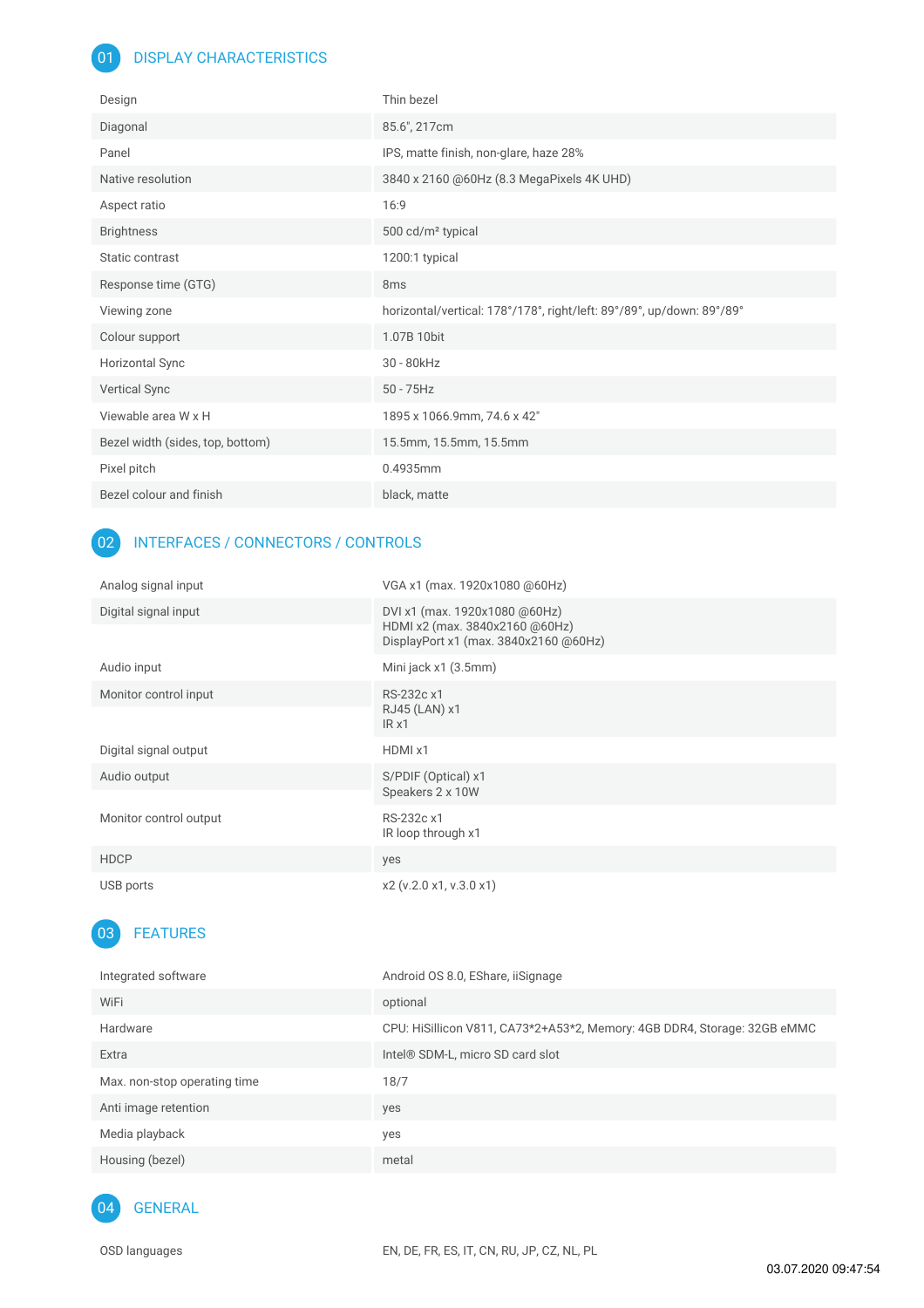| Control buttons | Power, Mute, Input, Plus, Minus, Up, Down, Menu                                                                                                                                                                                                                                                                                                                                                                                                                                                                                                                                                                                                                                                                                                                                                                                                                                                                                                                                                                                                                             |
|-----------------|-----------------------------------------------------------------------------------------------------------------------------------------------------------------------------------------------------------------------------------------------------------------------------------------------------------------------------------------------------------------------------------------------------------------------------------------------------------------------------------------------------------------------------------------------------------------------------------------------------------------------------------------------------------------------------------------------------------------------------------------------------------------------------------------------------------------------------------------------------------------------------------------------------------------------------------------------------------------------------------------------------------------------------------------------------------------------------|
| User controls   | picture (brightness, contrast, sharpness, black level, tint, color, noise reduction,<br>gamma selection, color temperature, color control, smart power, over scan, picture<br>reset), screen (H. position, V. position, clock, clock phase, zoom mode, custom<br>zoom, auto adjust, screen reset), audio (balance, treble, bass, volume, audio out,<br>maximum volume, minimum volume, mute, audio source, audio reset, audio out<br>sync), configuration 1 (switch on state, panel saving, RS232-routing, boot on<br>source, configuration 1 reset, factory reset), configuration 2 (OSD turn off, OSD H-<br>Position, OSD V-position, rotation, information OSD, logo, monitor ID, monitor<br>information, HDMI version, configuration 2 reset), advanced option (IR control,<br>power LED light, keyboard control, off timer, date and time, schedule, language,<br>OSD transparency, power save, SDM settings, advanced option reset), Android<br>settings (ethernet, signage display, system tools, apps, display, security, date &<br>time, developer options, about) |
| Plug&Play       | DDC2B                                                                                                                                                                                                                                                                                                                                                                                                                                                                                                                                                                                                                                                                                                                                                                                                                                                                                                                                                                                                                                                                       |

## 05 MECHANICAL

| Orientation                 | landscape, portrait                |
|-----------------------------|------------------------------------|
| Fanless design              | yes                                |
| VESA mounting               | $600 \times 400$ mm                |
| Operation temperature range | $0^{\circ}$ C - 40 $^{\circ}$ C    |
| Storage temperature range   | $-20^{\circ}$ C - 60 $^{\circ}$ C  |
| <b>MTBF</b>                 | 50.000 hours (excluding backlight) |

## 06 ACCESSORIES INCLUDED

| Cables         | power, HDMI, RS-232c            |
|----------------|---------------------------------|
| Guides         | quick start guide, safety guide |
| Other          | Stickers for screw holes        |
| Remote control | yes (batteries included)        |

### 07 POWER MANAGEMENT

| Power supply unit | internal                                   |
|-------------------|--------------------------------------------|
| Power supply      | AC 100 - 240V. 50/60Hz                     |
| Power usage       | 444W typical, 0.5W stand by, 0.5W off mode |

## 08 SUSTAINABILITY

| Regulations             | CB, CE, TÜV-Bauart, EAC, RoHS support, ErP, WEEE, REACH |
|-------------------------|---------------------------------------------------------|
| Energy efficiency class |                                                         |

# 09 DIMENSIONS / WEIGHT

| Product dimensions W x H x D | 1929 x 1100 x 95.3mm |
|------------------------------|----------------------|
| Box dimensions W x H x D     | 2224 x 1427 x 373mm  |
| Weight (without box)         | 49.5kg               |
| Weight (with box)            | 66.1kg               |
| EAN code                     | 4948570117482        |